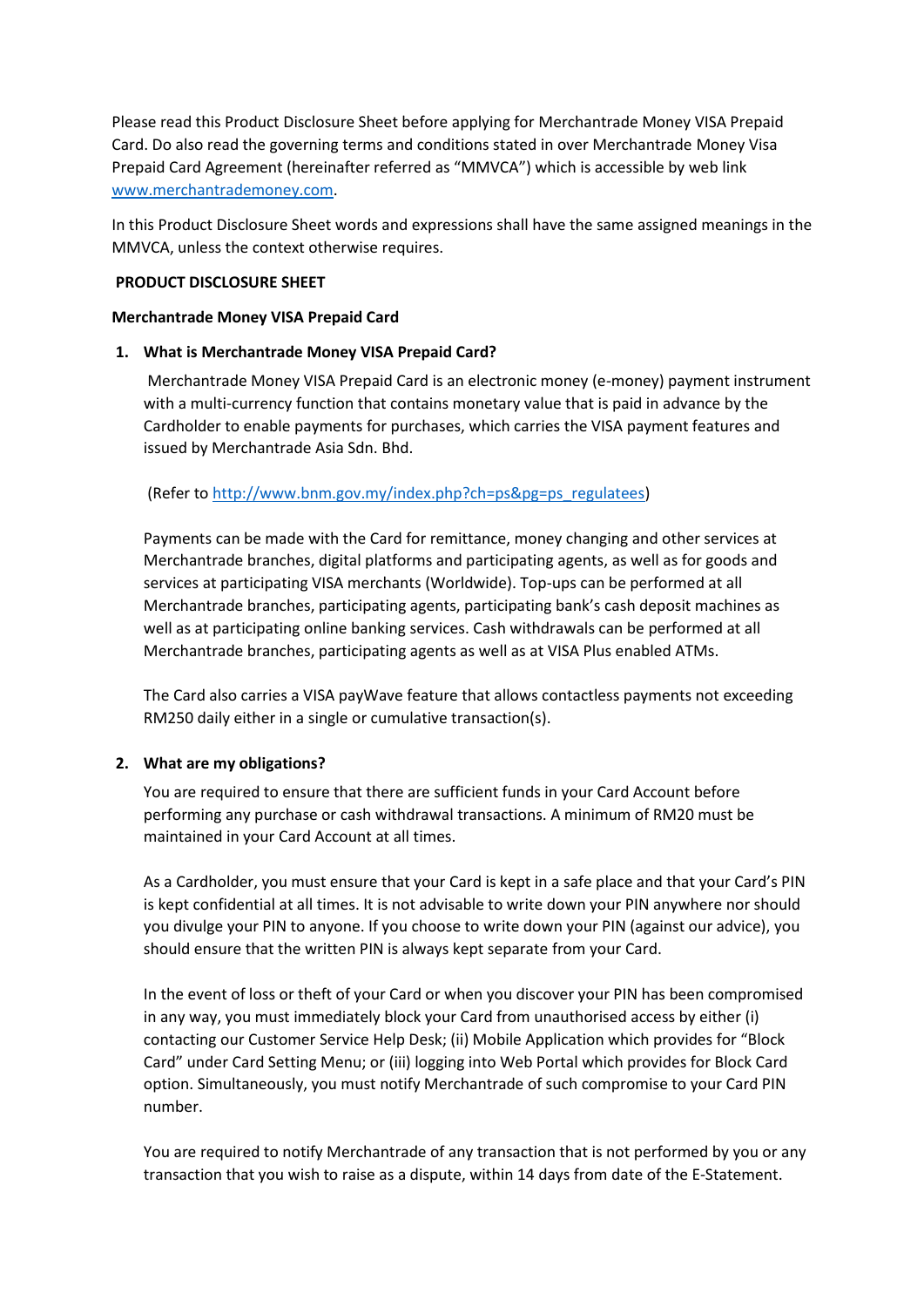You are also responsible for ensuring that the Card issued to you is not used as an instrument of payment for any illegal or unlawful transactions, including without limitation, money laundering and/or terrorist financing.

| Fee Charged by Merchantrade<br>Description                                 |
|----------------------------------------------------------------------------|
| RM10.00<br>Non-Personalised Card - Joining Fee                             |
| Personalised Card (with name only) - Joining Fee<br>RM10.00                |
| Personalised Card (with name & photo) - Joining Fee<br>RM18.00             |
| Annual Fee (first year Annual Fee is waived)<br>RM8.00                     |
| <b>Account Service Fee</b><br>RM0.00                                       |
| Card Replacement Fee - Non-Personalised<br>RM10.00                         |
| Card Replacement Fee - Personalised (with name only)<br>RM10.00            |
| Card Replacement Fee - Personalised (with name &<br>RM18.00                |
| photo)                                                                     |
| Merchantrade Branches<br>RM0.00                                            |
| RM1.00<br><b>Participating Agents</b>                                      |
| Internet Banking (M2U &<br>RM0.50                                          |
| <b>CIMB Clicks)</b>                                                        |
| Internet Banking (FPX)<br>RM0.00                                           |
| Internet Banking (JomPay)<br>RM0.00                                        |
| Maybank Cash Deposit<br>Top-Up Charges<br>RM 0.50                          |
| Machine (CDM)                                                              |
| Merchantrade Branches<br>RM0.00                                            |
| RM1.00<br><b>Participating Agents</b>                                      |
| Participating ATMs (CIMB                                                   |
| Bank, Maybank, Affin Bank,                                                 |
| AmBank, Alliance Bank,                                                     |
| Cash withdrawal charges<br><b>Bank Simpanan National</b><br>RM1.40         |
| (BSN), Hong Leong Bank,                                                    |
| Public Bank, RHB Bank,                                                     |
| CitiBank and Standard                                                      |
| Chartered Bank)                                                            |
| <b>International Visa Plus ATM</b><br>RM10.00                              |
| Overseas Transactions are subject to currency<br>1% of transaction amount  |
| conversion rate determine by Visa International                            |
| plus an overseas transaction service fee of 1% of<br>the amount transacted |
| Overseas Transactions supported by Multi-<br>0% of transaction amount      |
| Currency Wallet will not be subject to currency                            |
| conversation rate determine by Visa International                          |
| Sales Draft Retrieval Fee<br>RM15.00 per copy                              |
| RM2.00 per monthly Statement<br>Hard Copy Statement Fee                    |
| Card to Card Transfer Fee<br>RM0.00                                        |
| <b>SMS Notification Charges</b><br>RM0.00                                  |

# **3. What are the fees and charges I have to pay?**

\*Withdrawal through ATM located overseas may be subject to additional fee for cash withdrawal which notice will be displayed at the ATM if applicable.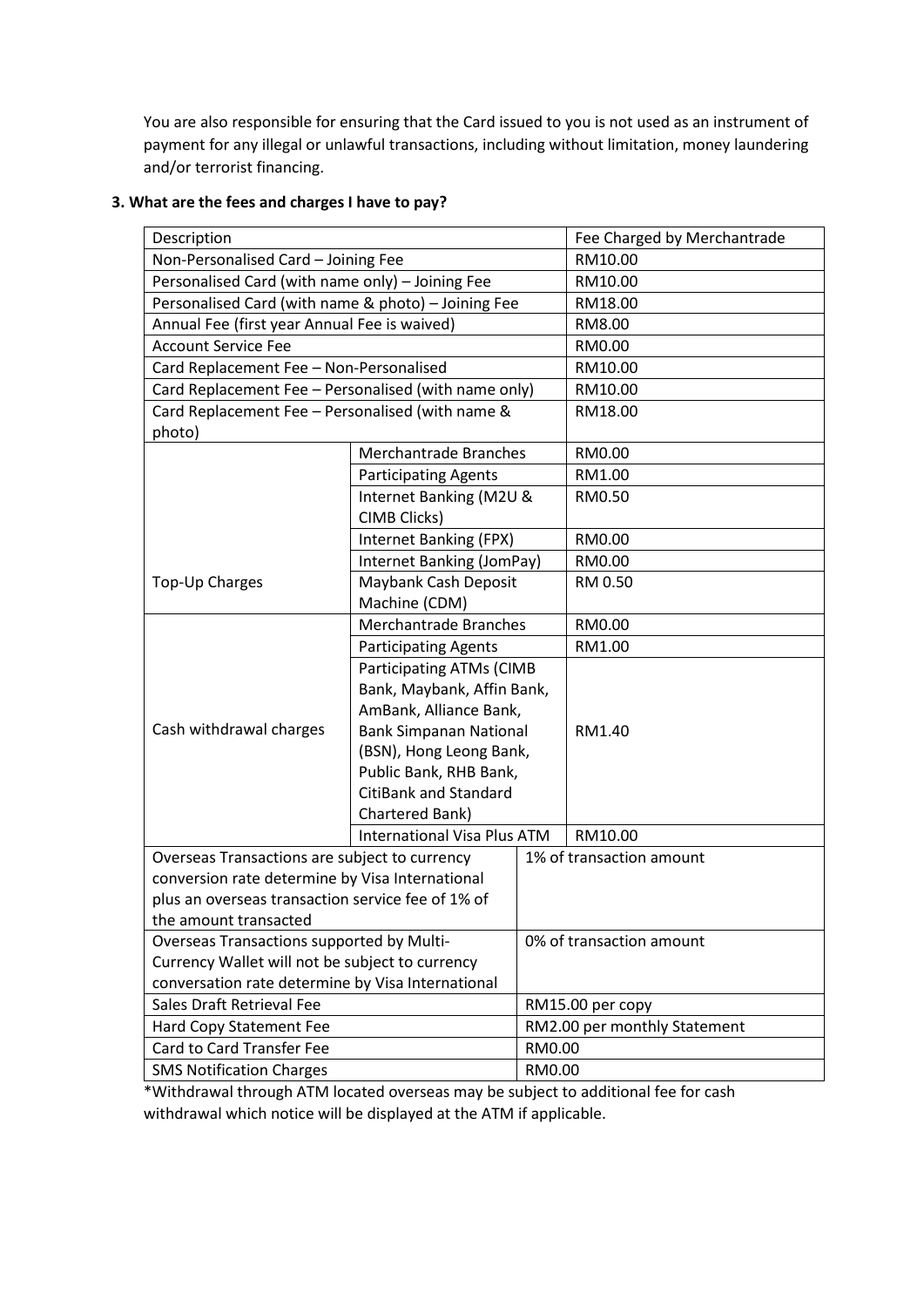- 4. What are the key terms & conditions
	- There are 2 channels to apply for the Card:

1) Face-to-Face Channel via Merchantrade branches and

2) Website and/or Mobile Application.

We may however introduce other channels for application of the Card from time to time (e.g. sales booths or self-service kiosk).

- Cards approved for applicants who applied for the Card via www.merchantrademoney.com will be delivered to the Cardholder's residential address.
- Minimum stored value amount of RM20.00 to be maintained in the Merchantrade Money Prepaid Card at all times for transactions using the Card.
- A pre-authorisation amount of RM200.00 is charged to the Merchantrade Money Visa Prepaid Card for petrol purchase at the outdoor pump in petrol stations. Where the preauthorisation amount is applicable, the amount will then be reversed and the actual amount will be charge to your Merchantrade Money Visa Prepaid Card upon settlement by merchant T+3 days. Alternatively, pay with the Merchantrade Money Prepaid Card at the petrol station cashier to avoid pre-authorisation amount holding.
- A pre-authorisation amount will be reserved in the Merchantrade Money Visa Prepaid Card for hotel and Visa PayWave parking transactions and will not be made available for a maximum 30 days or such other period as may be determined from time to time. The actual amount will be charge to your Merchantrade Money Visa Prepaid Card upon settlement by merchant.
- Transaction made in the 20\* Listed Currencies supported by Multi-Currency Wallet but with insufficient available balance, the value of the transaction will be processed using respective Listed Currency Wallet(s) in the following order of priority: MYR, USD, SGD, GBP, AUD, IDR, EUR, THB, YEN, SAR, CNY, TWD, HKD, KRW, INR, PHP, CAD, NZD, AED, CHF and VND at conversion rate set by Visa international. (\* note: Number of listed foreign currencies available may vary from time to time)
- Transaction made in a foreign currency not supported by Multi-Currency Wallet, the fund to complete the transaction will be automatically debited from your Ringgit Malaysia (MYR) Wallet at the most recent applicable conversion rate set by Visa International. If insufficient funds are held in your MYR wallet to pay for the transaction, then funds will be transferred from another wallet with an available balance to your MYR wallet at conversion rate set by Visa International.
- 5. What if I fail to fulfil my obligations?

If you do not have sufficient funds in your Card Account to meet the value of your transaction, the transaction will be declined.

If you fail to secure your Card and PIN, you shall be financially liable for all transactions performed and debited from your Card Account.

If you fail to notify Merchantrade immediately in the event of loss or theft of your Card, you shall be financially liable for all transactions performed and debited from your Card Account prior to the notification.